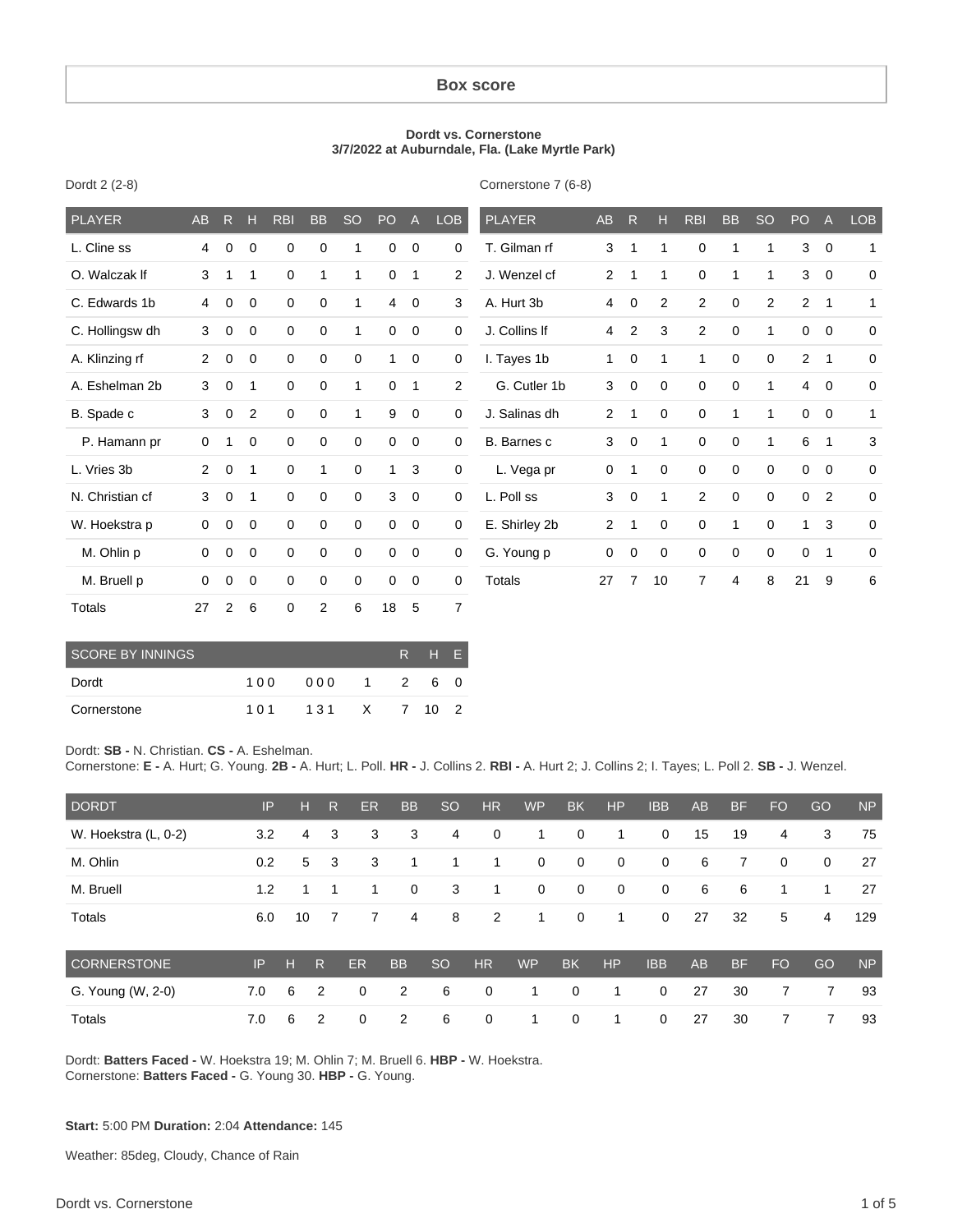# **Scoring Summary**

| <b>INNINGS</b>     | <b>PLAY</b>                                                                                                                    | $V - H$ |
|--------------------|--------------------------------------------------------------------------------------------------------------------------------|---------|
| Dordt<br>1st       | C. Hollingsw reached first on an error by 3b; O. Walczak scored, unearned.                                                     | $1 - 0$ |
| Cornerstone<br>1st | I. Tayes singled through the left side, RBI; J. Collins advanced to second; J. Wenzel advanced to third; T. Gilman scored.     | $1 - 1$ |
| Cornerstone<br>3rd | A. Hurt doubled to left center, RBI; J. Wenzel scored.                                                                         | $1 - 2$ |
| Cornerstone<br>4th | A. Hurt singled, RBI; J. Wenzel advanced to second; T. Gilman advanced to third, out at home If to 3b to c; E. Shirley scored. | $1 - 3$ |
| Cornerstone<br>5th | J. Collins homered to left field, RBI.                                                                                         | $1 - 4$ |
| Cornerstone<br>5th | L. Poll doubled to left center, 2 RBI; L. Vega scored; J. Salinas scored.                                                      | $1 - 6$ |
| Cornerstone<br>6th | J. Collins homered to left field, RBI.                                                                                         | $1 - 7$ |
| Dordt<br>7th       | N. Christian advanced to second; L. Vries advanced to third; P. Hamann scored on a passed ball, unearned.                      | $2 - 7$ |

## **All Plays**

### **Dordt Top of 1st Inning**

- L. Cline grounded out to ss. (1 out)
- O. Walczak singled to shortstop.
- C. Edwards grounded out 1b to 2b to 1b; O. Walczak advanced to second. (2 out)
- O. Walczak advanced to third on a wild pitch.
- **C. Hollingsw reached first on an error by 3b; O. Walczak scored, unearned.**
- A. Klinzing hit by pitch; C. Hollingsw advanced to second.

A. Eshelman fouled out to 3b. (3 out)

**Inning Summary: 1 Runs , 1 Hits , 1 Errors , 2 LOB**

## **Cornerstone Bottom of 1st Inning**

T. Gilman singled through the left side.

J. Wenzel hit by pitch; T. Gilman advanced to second.

A. Hurt struck out looking. (1 out)

J. Collins singled to center field; J. Wenzel advanced to second; T. Gilman advanced to third.

**I. Tayes singled through the left side, RBI; J. Collins advanced to second; J. Wenzel advanced to third; T. Gilman scored.**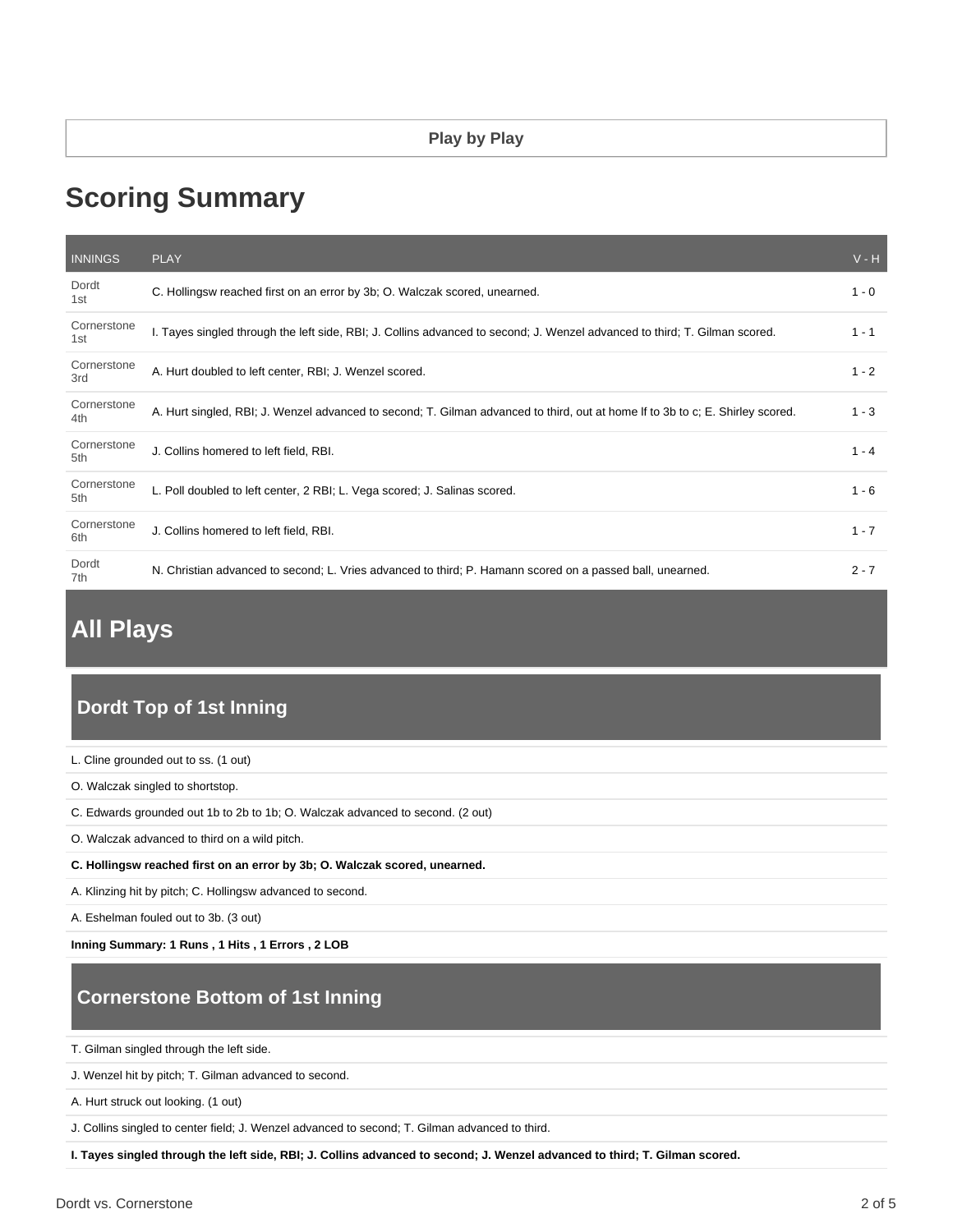B. Barnes flied out to rf. (3 out)

**Inning Summary: 1 Runs , 3 Hits , 0 Errors , 3 LOB**

#### **Dordt Top of 2nd Inning**

B. Spade singled to left center.

P. Hamann pinch ran for B. Spade.

P. Hamann advanced to second on an error by p.

L. Vries walked.

N. Christian reached on a fielder's choice, bunt; L. Vries advanced to second; P. Hamann out at third p to 3b.

L. Cline flied out to rf; L. Vries advanced to third. (2 out)

N. Christian stole second.

O. Walczak flied out to rf. (3 out)

**Inning Summary: 0 Runs , 1 Hits , 1 Errors , 2 LOB**

#### **Cornerstone Bottom of 2nd Inning**

B. Spade to c for P. Hamann.

L. Poll grounded out to 3b. (1 out)

E. Shirley flied out to cf. (2 out)

T. Gilman grounded out to 1b unassisted. (3 out)

**Inning Summary: 0 Runs , 0 Hits , 0 Errors , 0 LOB**

#### **Dordt Top of 3rd Inning**

G. Cutler to 1b for I. Tayes.

C. Edwards flied out to cf. (1 out)

C. Hollingsw struck out swinging. (2 out)

A. Klinzing flied out to cf. (3 out)

**Inning Summary: 0 Runs , 0 Hits , 0 Errors , 0 LOB**

#### **Cornerstone Bottom of 3rd Inning**

J. Wenzel walked.

J. Wenzel stole second.

**A. Hurt doubled to left center, RBI; J. Wenzel scored.**

J. Collins struck out looking. (1 out)

G. Cutler flied out to cf. (2 out)

J. Salinas grounded out to 2b. (3 out)

**Inning Summary: 1 Runs , 1 Hits , 0 Errors , 1 LOB**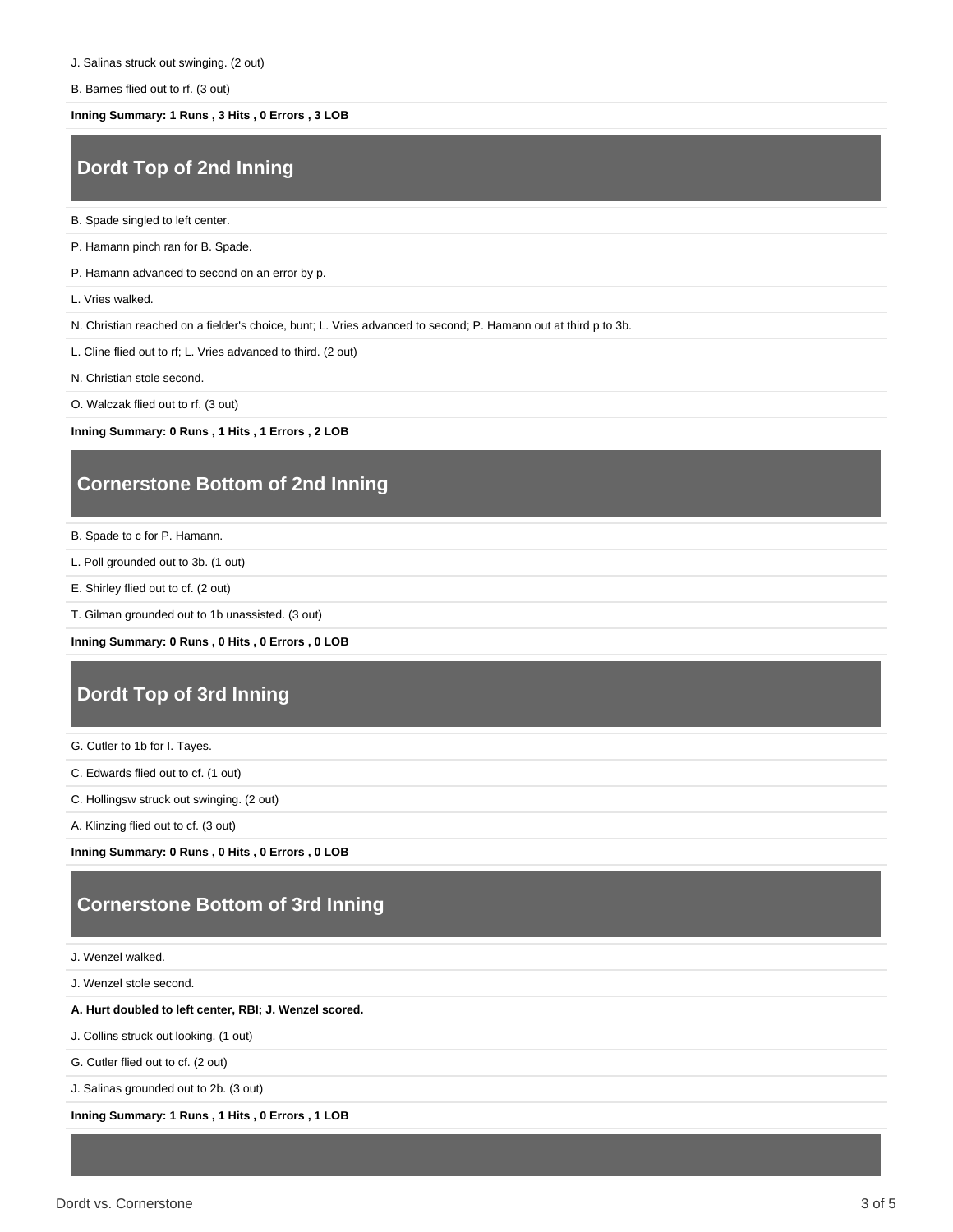#### **Dordt Top of 4th Inning**

G. Cutler to 1b.

- A. Eshelman singled up the middle.
- B. Spade struck out looking. (1 out)
- A. Eshelman out at second c to 2b, caught stealing. (2 out)
- L. Vries grounded out to ss. (3 out)

**Inning Summary: 0 Runs , 1 Hits , 0 Errors , 0 LOB**

#### **Cornerstone Bottom of 4th Inning**

B. Barnes struck out swinging. (1 out)

L. Poll lined out to 3b. (2 out)

E. Shirley walked.

E. Shirley advanced to second on a wild pitch.

T. Gilman walked.

M. Ohlin to p for W. Hoekstra.

J. Wenzel singled to first base; T. Gilman advanced to second; E. Shirley advanced to third.

**A. Hurt singled, RBI; J. Wenzel advanced to second; T. Gilman advanced to third, out at home lf to 3b to c; E. Shirley scored.**

**Inning Summary: 1 Runs , 2 Hits , 0 Errors , 2 LOB**

## **Dordt Top of 5th Inning**

N. Christian grounded out to 2b. (1 out)

L. Cline flied out to cf. (2 out)

O. Walczak struck out looking. (3 out)

**Inning Summary: 0 Runs , 0 Hits , 0 Errors , 0 LOB**

### **Cornerstone Bottom of 5th Inning**

#### **J. Collins homered to left field, RBI.**

G. Cutler struck out looking. (1 out)

J. Salinas walked.

B. Barnes singled to third base; J. Salinas advanced to second.

L. Vega pinch ran for B. Barnes.

**L. Poll doubled to left center, 2 RBI; L. Vega scored; J. Salinas scored.**

M. Bruell to p for M. Ohlin.

E. Shirley flied out to cf. (2 out)

T. Gilman struck out looking. (3 out)

**Inning Summary: 3 Runs , 3 Hits , 0 Errors , 1 LOB**

#### **Dordt Top of 6th Inning**